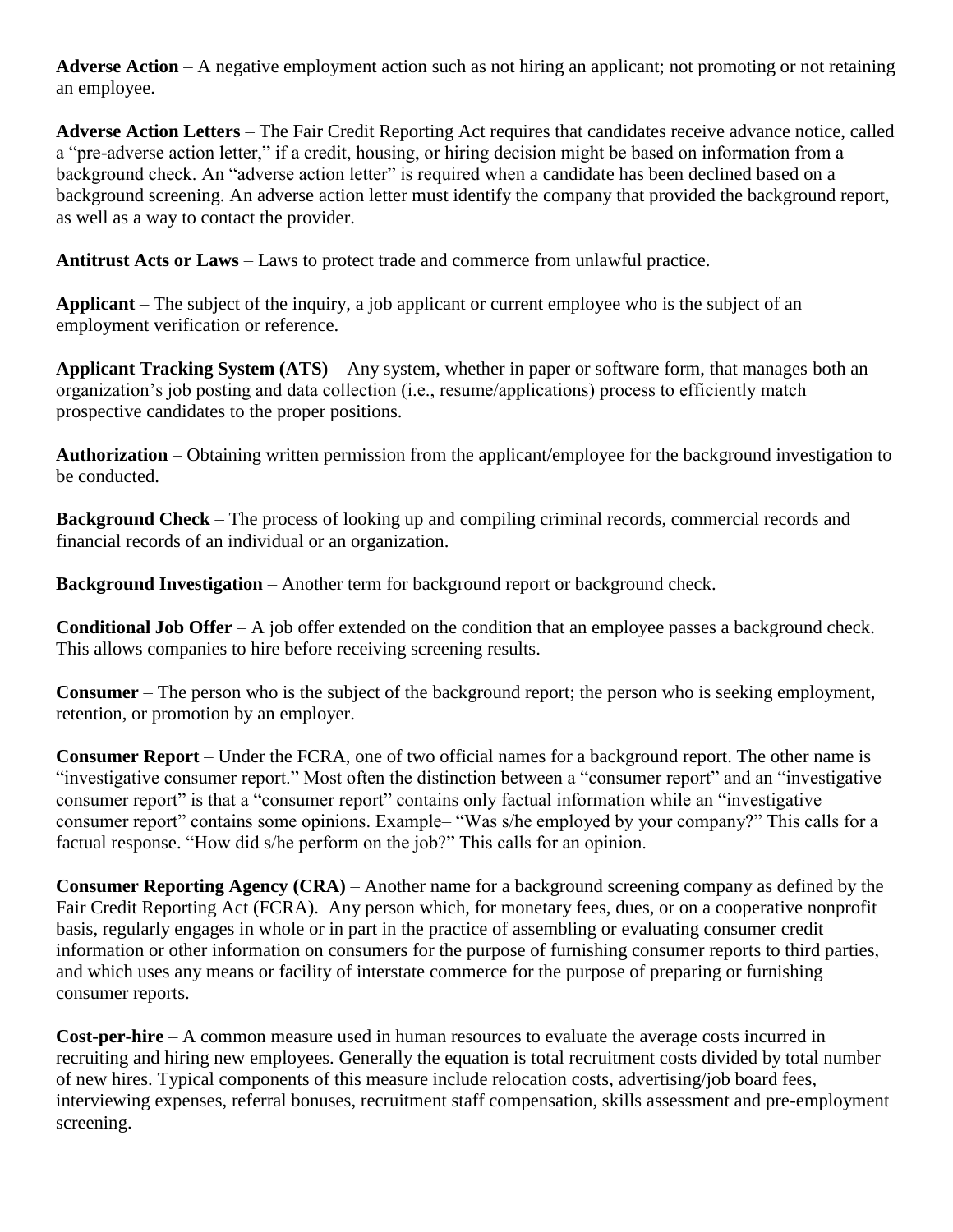**CRA** – Consumer Reporting Agency.

**Disclosure** – Refers to the document and the process of informing an applicant/employee that he/she will be the subject of a background report.

**DLN** – Driver's License Number.

**DMV** – Department of Motor Vehicle.

**DOB** – Date of Birth.

**DPPA** – **Drivers Privacy Protection Act of 1994**. A US federal statute governing the privacy and disclosure of personal information gathered by state Departments of Motor Vehicles.

**Driver's License Abstract** – Search of the state Bureau of Motor Vehicle records for driver information including status, accidents, suspensions and violations.

**Due Diligence –** A reasonable and expected measure of attention taken for a particular action. Not measurable by an absolute standard, but dependent on the situation.

**Education Verification** – The process of verifying a person's scholastic history by contacting the educational institutions or any of the automated verification systems available.

**EEOC** – **Equal Employment Opportunity Commission** – A federal law enforcement agency that enforces laws against workplace discrimination. The EEOC investigates discrimination complaints based on an individual's race, color, national origin, religion, sex, age, disability, genetic information, and retaliation for reporting, participating in, and/or opposing a discriminatory practice. The Commission includes transgender status and gender identity as well as "sex-stereotyping" of lesbian, gay, bisexual individuals, as forms of sex discrimination illegal under Title VII of the Civil Rights Act of 1964.

**Electronic Signature** – This is a signature that is completed electronically, rather than signing a name with a pen or pencil. Special requirements must be met for an electronic signature to be valid in a court of law.

**Employment Purposes** – When used in connection with a Consumer Report it means a report used for the purpose of evaluating a consumer for employment, promotion, reassignment or retention as an employee.

**Employment Verification** – The process of verifying a person's past and/or present work history by contacting their past and/or present employers or any of the automated verification systems available.

**End-User** – The entity, typically an employer in the case of employment screening, a property owner in the case of tenant screening, that originally requests and ultimately receives the qualified search results in the form of a consumer report.

**Equal Employment Opportunity (EEO)** – A system of employment practices regulated by the EEOC under which individuals are not excluded from any participation, advancement, or benefits due to race, color, religion, sex, national origin, or any other action that cannot lawfully be the basis for employment actions.

**Equal Employment Opportunity Commission (EEOC) – A division of the United States government** executive branch, the EEOC sets rules and regulations for what you're allowed to investigate when doing background screenings on employees, candidates for employment, or contractors.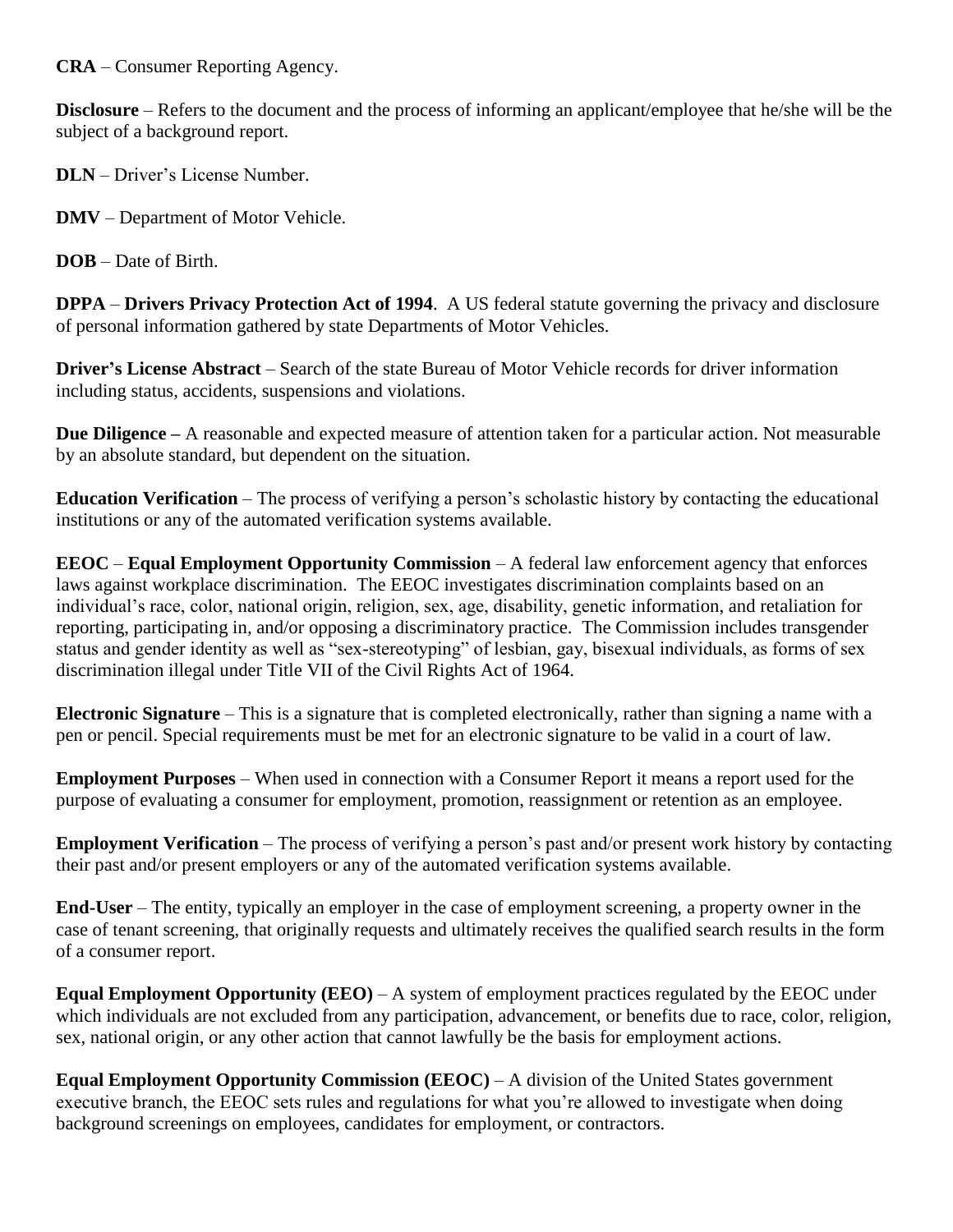**E-Verify –** A Web-based program operated by the Social Security Administration to assist employers in determining whether an employee is eligible to work in the U.S. and whether the employee's Social Security number is valid.

**Excluded Parties List** – **Government Services Administration (GSA)** – Categorizes parties that have been suspended or debarred by the Chief Procurement Officer. While they are debarred or suspended, the District will not solicit offers from, award contracts to, renew, or otherwise extend contracts with, or consent to subcontracts with entities or individuals that appear on the Excluded Parties List.

**Extended Workforce** – The portion of a company's workforce made up of temporary employees, vendor employees and independent contractors.

**Fair Credit Reporting Act (FCRA)** – The federal law that regulates businesses that provide reports on consumers' credit standing, character and reputation. Requires that consumer reporting agencies adopt reasonable procedures for meeting the needs of commerce for consumer credit, personnel, insurance, and other information in a manner which is fair and equitable to the consumer, with regard to the confidentiality, accuracy, relevancy, and proper utilization of such information. Enforced by the Federal Trade Commission.

**FCRA** – Fair Credit Reporting Act.

**Federal Trade Commission (FTC)** – The government agency responsible for the administration of the FCRA. This agency has issued many non-binding opinions interpreting the FCRA.

**Final Adverse Action** – Referring to the document and the process when a negative employment decision is made, the applicant/employee receives notice of the decision.

**First Notice** – Another name given to pre-adverse or preliminary adverse action.

**Form I9** – Federal form required of all appointees to verify their U.S. citizenship, or if they are aliens, their eligibility for employment in accordance with the Immigration and Naturalization Act of 1986.

**FTC** – Federal Trade Commission.

**General Services Administration Excluded Parties List** – Search of the U.S. General Services Administration list of excluded and debarred parties. Categorizes parties that have been suspended or debarred by the Chief Procurement Officer. While they are debarred or suspended, the District will not solicit offers from, award contracts to, renew, or otherwise extend contracts with, or consent to subcontracts with entities or individuals that appear on the Excluded Parties List.

**GSA** – **General Services Administration** – It's an independent agency of the U.S. government established to help manage and support the basic functioning of federal agencies. The GSA supplies products and communications for U.S. government offices, provides transportation and office space to federal employees, and develops government-wide cost-minimizing policies, and other management tasks.

**Human Resource Management System (HRMS)** – Also called a human resource information system (HRIS). This is a broad collection of software and practices for managing the process of hiring and evaluating employees and potential candidates.

**Identifier(s)** – Facts used to determine whether a public record belongs to a subject, e.g., full name, date.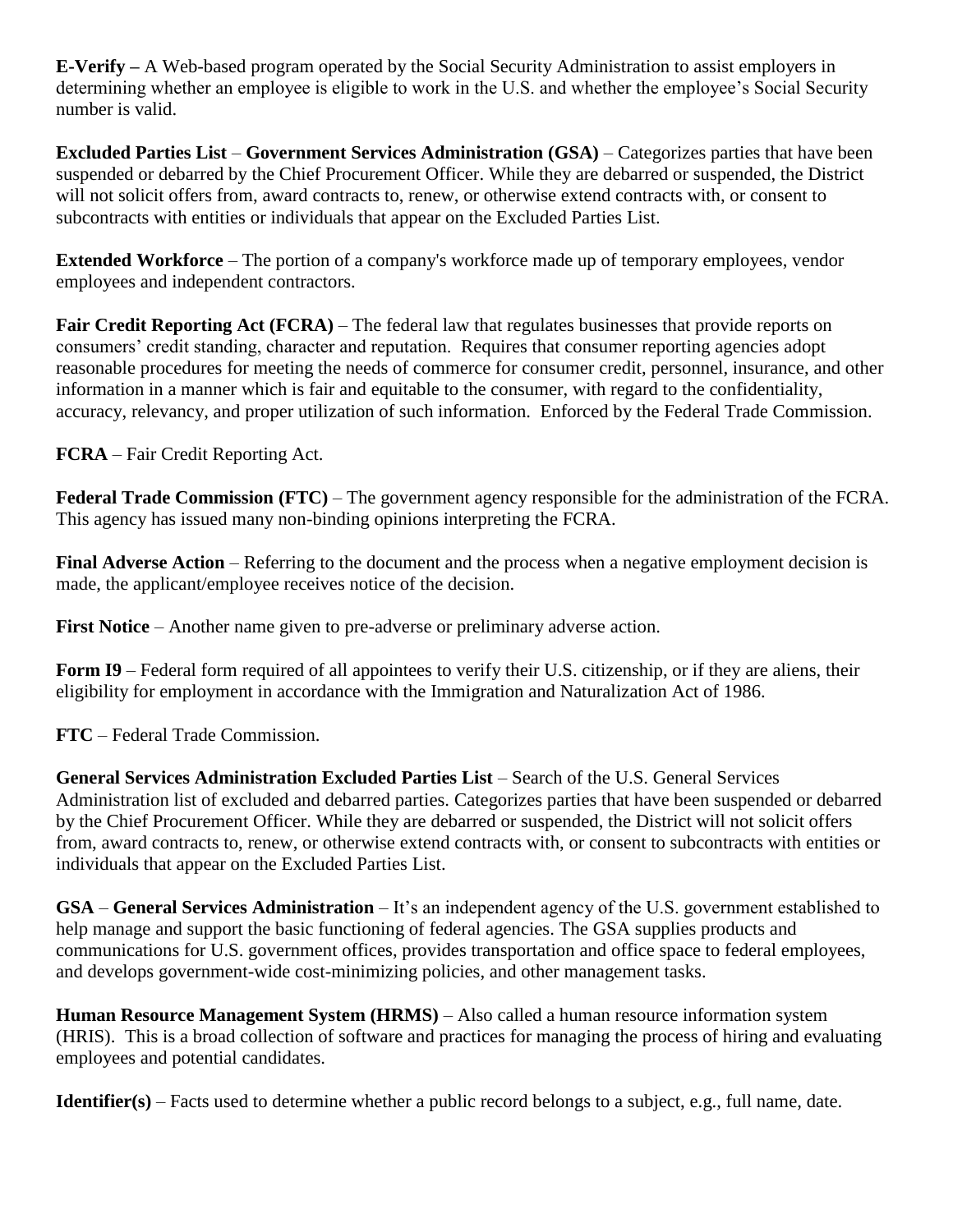**Investigative Consumer Report –** Under the FCRA, one of two official names for a background report. The other name is "consumer report." The distinction between a "consumer report" and an "investigative consumer report" is that a "consumer report" contains only factual information while an "investigative consumer report" contains some opinions. Example – "Was he employed by your company?" This calls for a factual response. "How did he perform on the job?" This calls for an opinion.

**Motor Vehicle Report (MVR)** – A report procured from a State Agency that contains information pertaining to a consumer's driving status and driving record.

**MVR** – Motor Vehicle Report.

**NAPBS** – National Association of Professional Background Screeners.

**National Association of Professional Background Screeners (NAPBS)** – a non-profit trade association that establishes standards for background screening practices and offers training programs and certification programs.

**Negligent Hiring Failure –** To uphold your legal duty to protect your employees, customers, visitors, and members of the general public from any injuries caused by an employee you know or should have known pose a risk of harming to others.

**Notice to Users of Consumer Reports** – Obligations of users under the FCRA. Prepared by the Federal Trade Commission, this document must be given by the background screening company to employers before background screening information is provided to the employer.

**OFAC** – Office of Foreign Asset Control.

**Office of Foreign Asset Control** (**OFAC)** – An agency of the U.S. Department of the Treasury under the auspices of the Under Secretary of the Treasury for Terrorism and Financial Intelligence. OFAC administers and enforces economic and trade sanctions based on U. S. foreign policy and national security goals against targeted foreign states, organizations, and individuals.

**Office of Inspector General (OIG)** – It's an office that is part of U.S. Department of the Interior. Each office includes an Inspector General and employees charged with identifying, auditing and investigating fraud, waste, abuse, and mismanagement within the parent agency.

**OIG** – Office of Inspector General.

**Permissible Purpose** – Under the FCRA, this is a legal purpose for obtaining a background report.

**Personal Identifiable Information (PII)** – Information that potentially could be utilized to commit identity theft, including but not limited to name, address, social security number and date of birth.

**PII** – Personal Identifiable Information.

**Preliminary Adverse Action** – Referring to a document and the process when a negative employment decision is being considered, the applicant/employee receives notice, a copy of his/her background report, and A Summary of Your Rights under the Fair Credit Reporting Act. This is also referred to as "Pre-Adverse Action" and "First Notice."